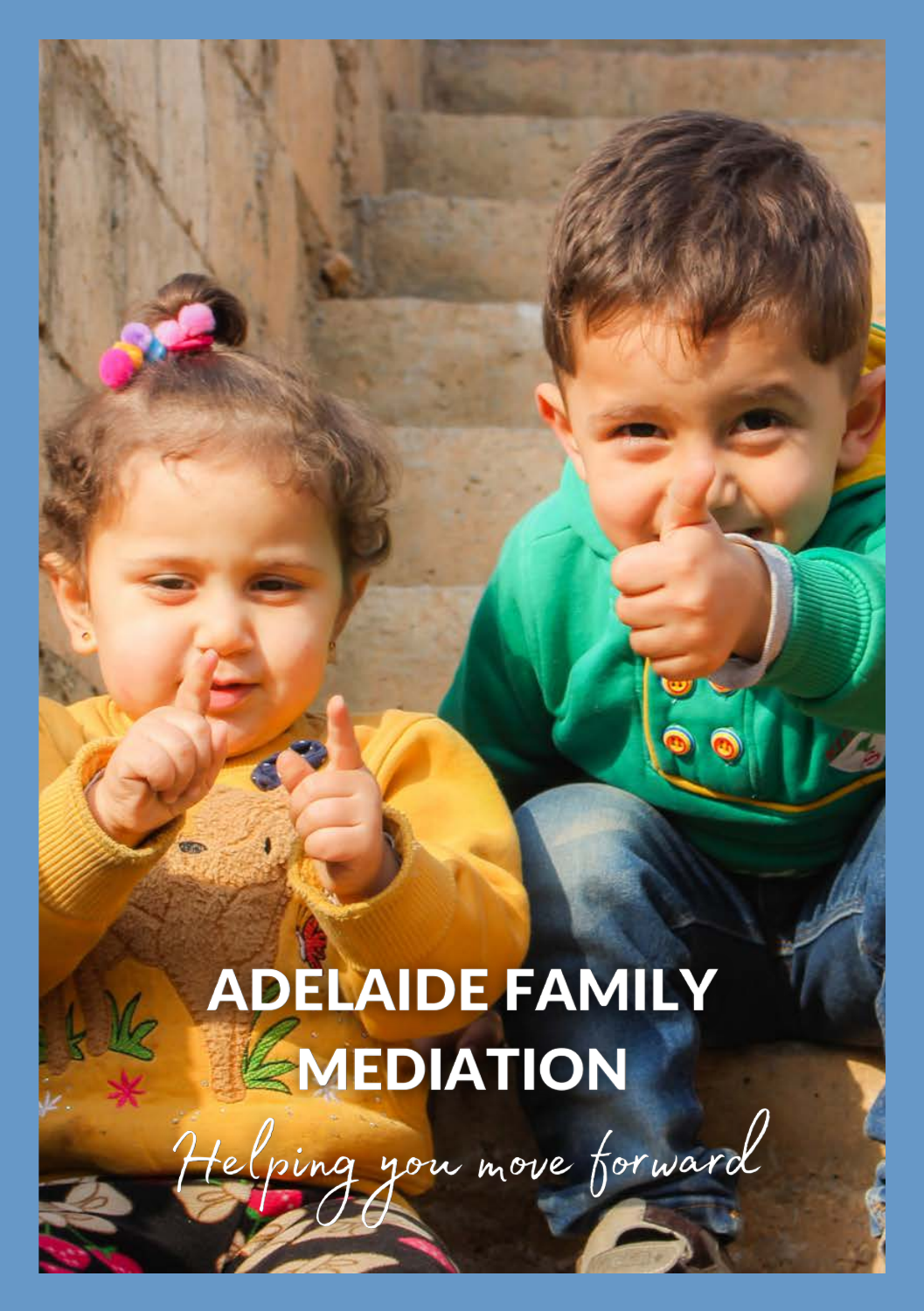Parenting Plan - things to consider

A parenting plan outlines how you agree to raise your children after separation. It describes how parents not living together will care for and make important decisions about their children in both homes.

It is helpful to have your parenting plan in writing so that there's a record of the decisions you have made together about the future. Having it written down can help you avoid conflict that could arise later on. Remember to focus on what is in the best interests of your children.

### **Communication**

- Information to be communicated: What information will you need to communicate with each other? Will you need to speak about medical information, school information, child care, new partners, contact information, travel plans?
- Methods of communication: Will you use face-to-face communication? Will you use other communication methods such as phone, texting, or email?
- Frequency of communication: Will there be a set time during which you and the other parent will communicate about your children? How often will you and the other parent speak about your children?
- Emergency communication: How will you contact one another in emergencies that concern your children? How will your children contact you in case of an emergency?
- Communication with the child while they are with the other parent: Will communication be through the phone, email, text, social media, video chat.
- How often will each parent communicate with the children when they are with the other parent? Is a schedule needed?

### **Travel**

- Notice of travelling with the children: Will you and the other parent notify each other about plans to travel with your children? If so, how far in advance? What type of travel information will you share?
- Travel outside of the state: Will there be restrictions on your children travelling out of the state? Will you require the other parent's written consent?
- Children's passports: Who may apply for your children's passports? Who will keep your children's passports?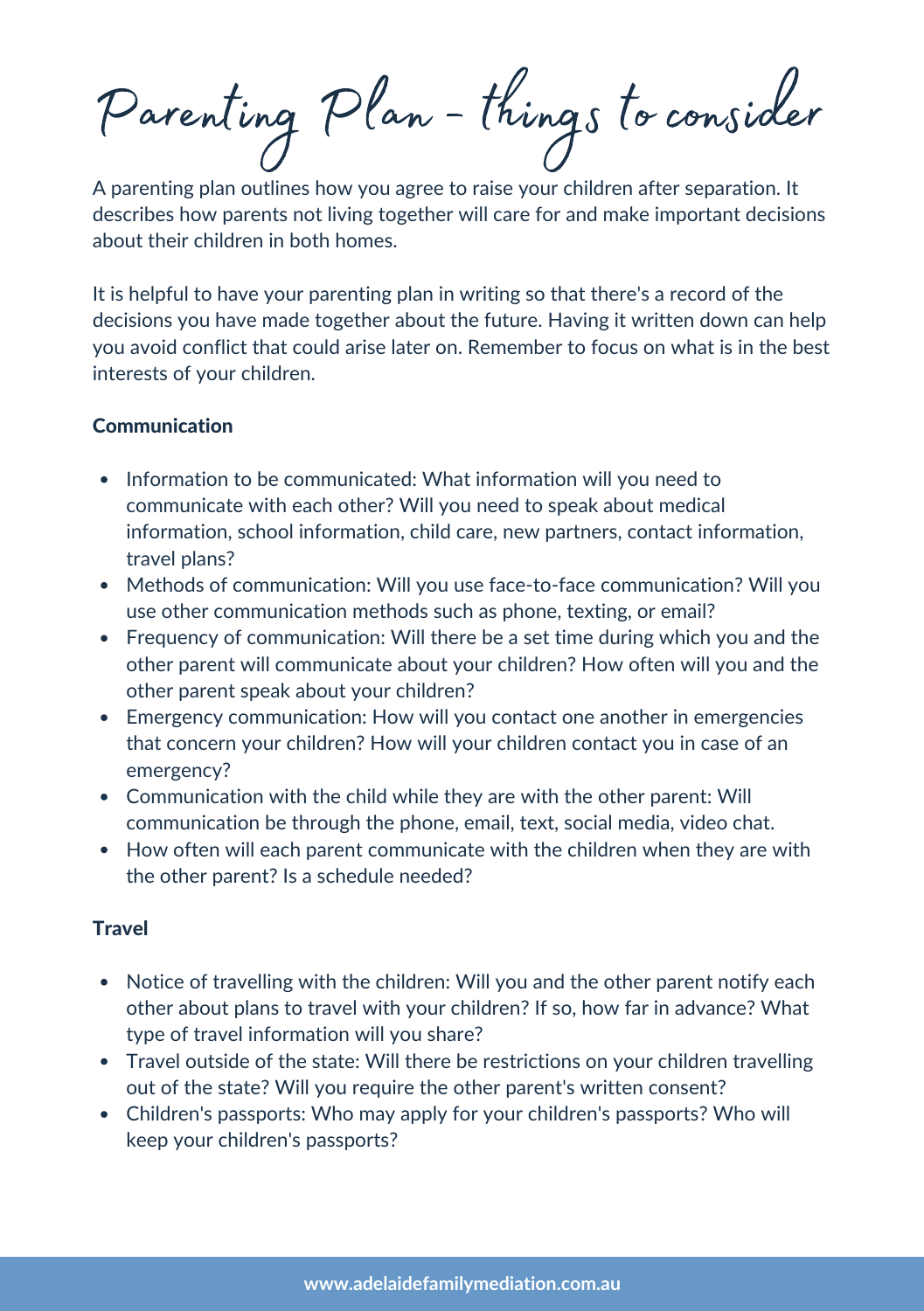## Parenting Time

- Parenting time: Where will your children live? Will your children live only with one parent, mainly with one parent, or equally in both parents' homes? Will your children spend time with a parent when they are not living with that parent? Will they spend certain evenings or weekend days with one parent and then go back to the other parent's house?
- Transportation: Who will transport the children between homes? Who will pay for transportation expenses? How will pick-ups and drop-offs be coordinated?
- Changes to the parenting time arrangement: Can the parenting schedule be changed for unforeseen events, such as illness? How much notice will be required if a change is needed for social events, special occasions or travel?
- Childcare and babysitting: What childcare arrangements will be required for your children (for example, full or part-time daycare, after-school care, school breaks). and how will costs be shared? Who will care for the children if your childcare provider is unavailable? If you require overnight or other childcare. will you offer the other parent the opportunity to care for the children?
- Children's belongings: Will belongings move between homes with your children? Will your children have two sets of some items? Who will purchase items for your children?
- Children's social life: How will the children spend time with friends? Who will take them to social events such as birthday parties, sleepovers, and extra-curricular activities and arrange for/pay for associated purchases (for example, birthday presents for others)?

### Holidays and Special Days

- Holidays: Who will care for the children during school breaks and public holidays? Will your children spend certain holidays with one parent every year? Will holidays alternate between households? Are changes to the scheduled arrangements acceptable? If so, how much advance notice do you need from the other parent?
- Other significant days: How will the children spend special days such as birthdays. Mother's Day or Father's Day, special events such as weddings, graduations, funerals, and any days that are especially important to your family?